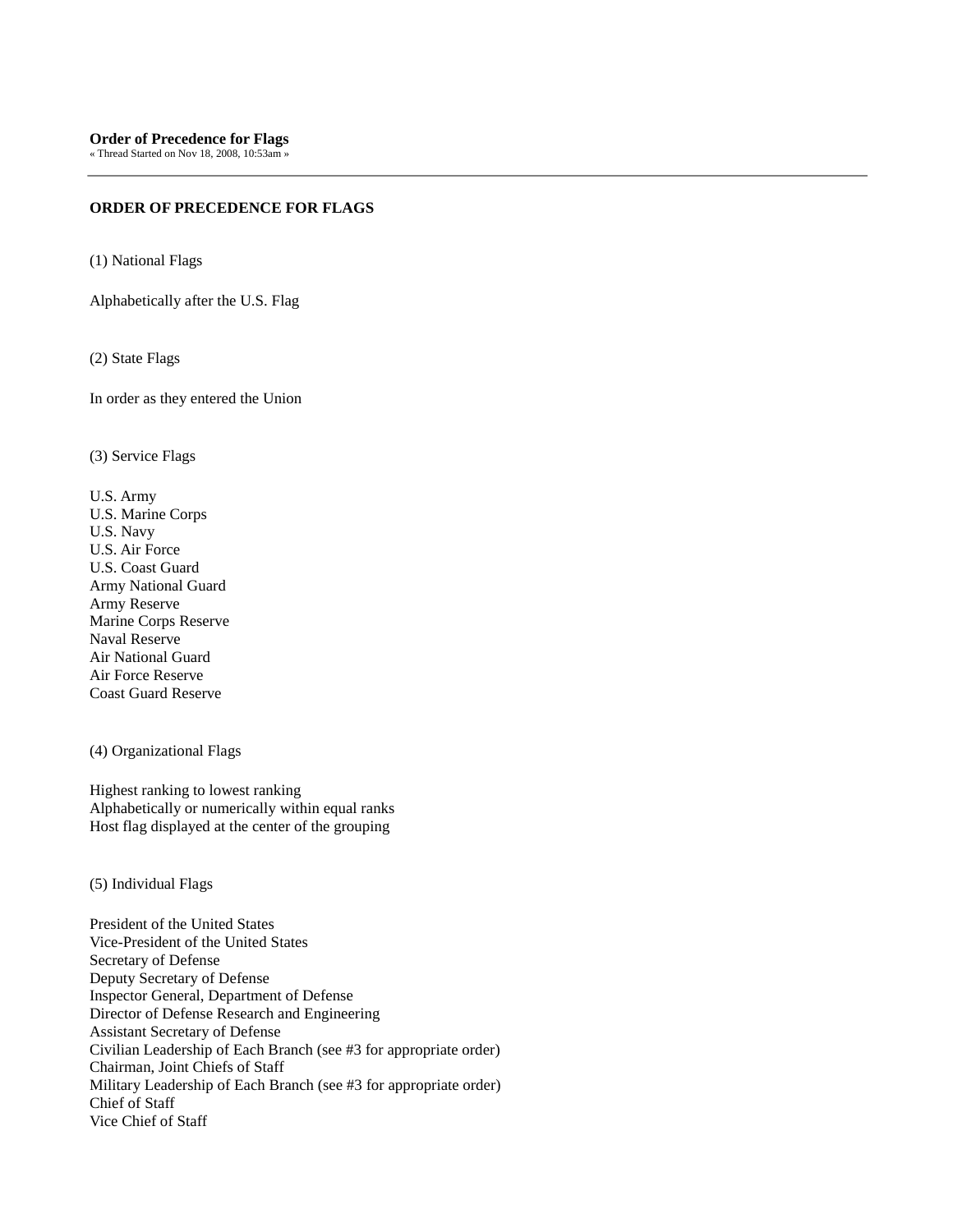Generals and Admirals (highest rank to lowest rank)

Individual Flags are not used for ... Personnel simply in attendance and not formally taking part in a ceremony Retired personnel (unless in uniform) Senior Executive Service personnel not filling one of the positions listed above Personnel selected for, but not confirmed to, one of the positions listed above U.S. sister service general officers when their appropriate service flag is not available General Officer flags may not be substituted for foreign country general officers of equivalent rank

## **STATE FLAG PRECEDENCE**

In the order States entered the Union ...

- 1 Delaware
- 2 Pennsylvania
- 3 New Jersey
- 4 Georgia
- 5 Connecticut
- 6 Massachusetts
- 7 Maryland
- 8 South Carolina
- 9 New Hampshire
- 10 Virginia
- 11 New York
- 12 North Carolina
- 13 Rhode Island
- 14 Vermont
- 15 Kentucky
- 16 Tennessee
- 17 Ohio
- 18 Louisiana
- 19 Indiana
- 20 Mississippi
- 21 Illinois
- 22 Alabama
- 23 Maine
- 24 Missouri
- 25 Arkansas
- 26 Michigan
- 27 Florida
- 28 Texas
- 29 Iowa
- 30 Wisconsin
- 31 California
- 32 Minnesota
- 33 Oregon
- 34 Kansas
- 35 West Virginia
- 36 Nevada
- 37 Nebraska
- 38 Colorado
- 39 North Dakota
- 40 South Dakota
- 41 Montana
- 42 Washington